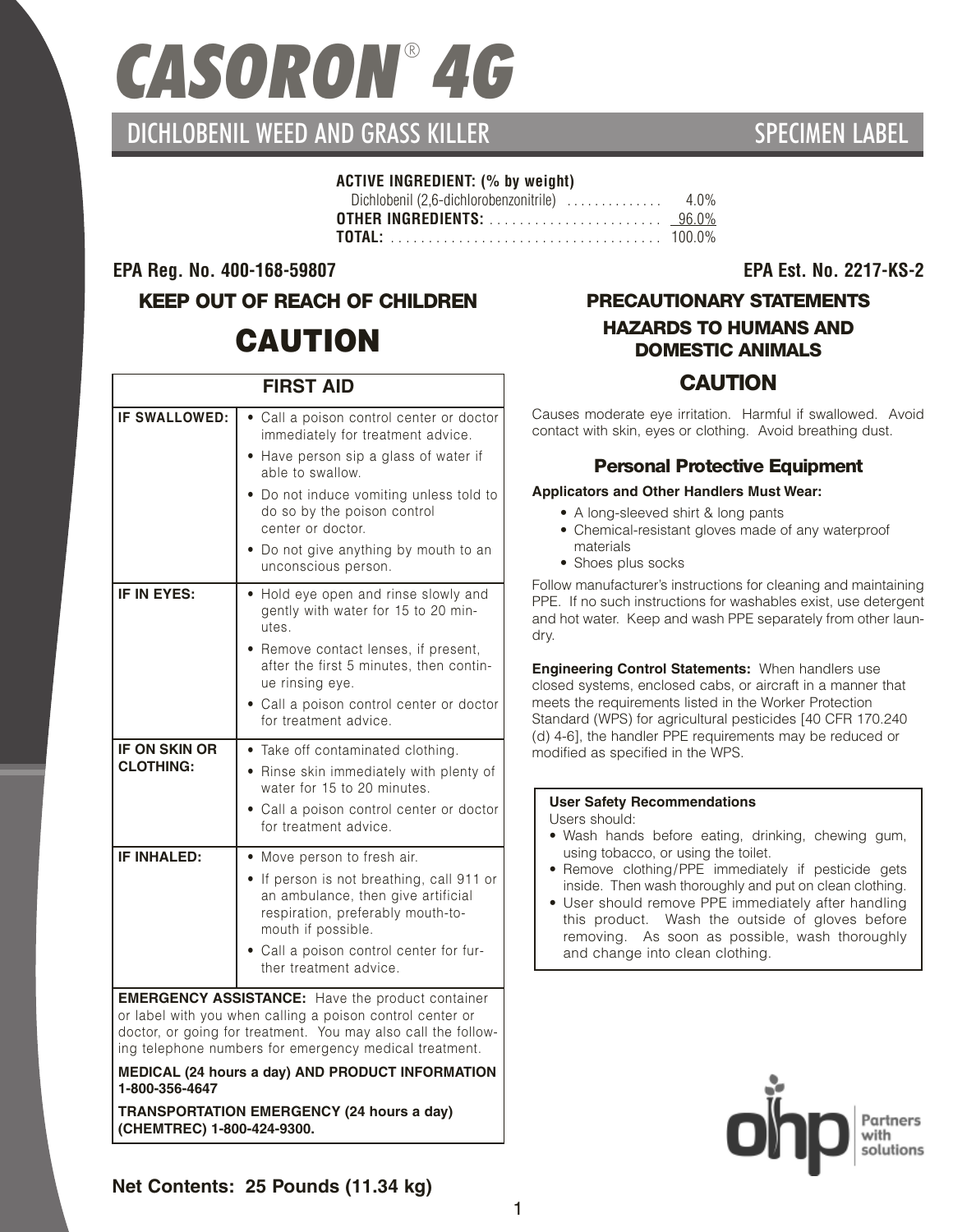#### **ENVIRONMENTAL HAZARDS**

Do not apply directly to water, or to areas where surface water is present or to intertidal areas below the mean high water mark. Do not contaminate water when disposing of equipment washwater or rinsate.

This chemical has properties and characteristics associated with chemicals detected in ground-water. The use of this chemical in areas where soils are permeable, particularly where the water table is shallow, may result in ground-water contamination.

#### **DIRECTIONS FOR USE**

It is a violation of Federal law to use this product in a manner inconsistent with its labeling.

Do not apply this product as a sewer treatment or by backpack application.

Do not enter or allow workers to enter the treated area until granules are thoroughly watered in and the soil has dried.

Do not enter or allow persons or pets to enter the treated area until granules are thoroughly watered in and treated soil has dried.

Do not apply this product in a way that will contact workers or other persons, either directly or through drift. Only protected handlers may be in the area during the application. For any requirements specific to your State or Tribe, consult the agency responsible for pesticide regulation.

#### **AGRICULTURAL USE REQUIREMENTS**

Use this product only in accordance with its labeling and with the Worker Protection Standard, 40 CFR 170. This Standard contains requirements for the protection of agricultural workers on farms, forests, nurseries, and greenhouses, and handlers of agricultural pesticides. It contains requirements for training, decontamination, notification, and emergency assistance. It also contains specific instructions and exceptions pertaining to the statements on this label about personal protective equipment (PPE), and restricted-entry interval. The requirements in this box only apply to uses of this product that are covered by the Worker Protection Standard.

Do not enter or allow worker entry into treated areas during the restricted entry interval (REI) of 12 hours.

Exception: if the product is soil-injected or soil-incorporated. the Worker Protection Standard, under certain circumstances, allows workers to enter the treated area if there will be no contact with anything that has been treated.

PPE required for early entry to treated areas that is permitted under the Worker Protection Standard and that involves contact with anything that has been treated, such as plants, soil, or water, is:

- Coveralls
- Chemical-resistant gloves made of any waterproof material such as butyl rubber  $> 14$  mils, natural rubber  $> 14$  mils, neoprene rubber  $\geq 14$  mils, or nitrile rubber  $\geq 14$  mils
- Shoes plus socks.

For use on ground (soil or gravel) in liners in which ornamental stock will be placed: Thoroughly incorporate the granules into the soil (or other target surface) through watering-in. Once the application has been correctly incorporated through watering-in and the treated surface is dry, the WPS permits workers to enter the treated area during the restricted-entry interval without personal protective equipment or any other restriction if they are performing tasks that do not involve contact with the soil subsurface.

#### **NON-AGRICULTURAL USE REQUIREMENTS**

The requirements in this box apply to uses of this product that are NOT within the scope of the Worker Protection Standard for agricultural pesticides (40 CFR Part 170). The WPS applies when this product is used to produce agricultural plants on farms, forests, nurseries, or greenhouses. Do not enter or allow persons or pets to enter the treated area until the granules are thoroughly watered in and the treated soil has dried.

#### **USE PRECAUTIONS AND RESTRICTIONS FOR ALL USES**

Do not apply when windy.

To prevent product run-off, do not overwater the treated area(s) to the point of runoff.

Do not graze livestock in treated areas for 12 months, after treatment.

Do not use in enclosed structures.

Do not plant rotational crops, on which dichlobenil is not registered, in treated soil within one year of application.

#### **NOTE: Use of CASORON 4G on plants not listed on the label may result in damage.**

#### **APPLICATION INSTRUCTIONS PERENNIAL WEED CONTROL**

**CASORON 4G** may be used for control of certain perennial weeds.

#### **WEEDS CONTROLLED:**

| Artemisia         | Leafy Spurge | Timothy              |
|-------------------|--------------|----------------------|
| Canada Thistle    | Orchardgrass | <b>Wild Aster</b>    |
| <b>Curly Dock</b> | Quackgrass   | Wild Artichoke       |
| Falsedandelion    | Russian Knap | <b>Wild Carrot</b>   |
| (Catsear)         | weed         | <b>Yellow Rocket</b> |
| Fescue            | Smooth Brome |                      |

SOIL SURFACE TREATMENT: Apply **CASORON 4G** as a soil surface treatment in late fall from November 15 to February 15.

Old weed growth should not be removed before application. Do not make surface application to areas which have been cultivated during the fall or summer prior to application.

INCORPORATED TREATMENT: Apply **CASORON 4G** and incorporate immediately after application in late fall or very early spring before May 1.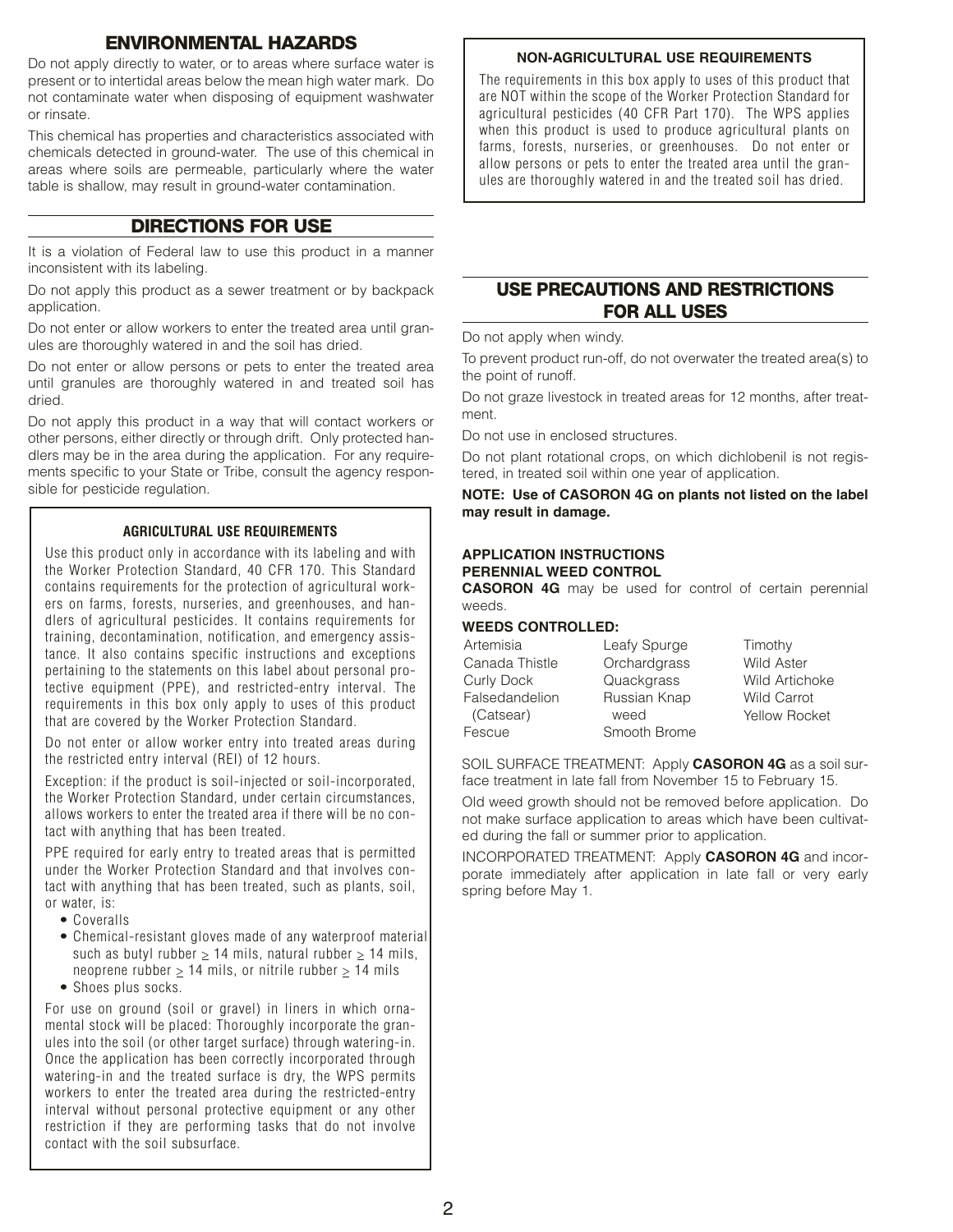#### **ANNUAL WEED CONTROL**

**CASORON 4G** may be used for control of annual grassy and broadleaved weeds and certain biennial weeds such as:

Gisekia

Annual Bluegrass (Poa annua) Bluegrass Bull Thistle Camphorweed **Carpetweed** Chickweed Citron Melon **Coffeeweed Crabgrass** Cudweed Dandelion Dogfennel Evening Primrose Fiddleneck Florida Purslane (Pusley) Foxtail

Goosefoot **Groundsel** Henbit Horsetail Jerusalemoak Knotweed **Lambsquarter** Maypops Milkweed Vine (Morrenia odorata) Miners Lettuce Natalgrass Old Witchgrass Peppergrass Pineapple Weed Plantain Purslane

Ragweed Red Deadnettle Redroot Pigweed Rosarypea Russian Thistle Shepherdspurse Smartweed Spanishneedles Spurge Teaweed Texas Panicum (Hurrah grass) Wild Barley Wild Mustard Wild Radish Yellow Woodsorrel

Apply **CASORON 4G** either in early spring before seeds of annual weeds germinate or after cultivation has removed the growing weeds. Distribute granules uniformly over the soil surface. If treatment is followed by application of 1/2 to 1 inch of water by overhead irrigation, the lower rates are recommended. Shallow incorporation immediately after application is recommended in southern areas. In other areas, shallow incorporation or sprinkler irrigation is suggested when applications are made during periods of high temperature.

#### **NUTSEDGE CONTROL**

**CASORON 4G** can be used for control of nutsedge in non-crop areas only. Apply specified rates and incorporate immediately to a depth of 4 to 6 inches. Seasonal control of annual weeds will also be obtained with this application.

#### **FRUIT AND NUT ORCHARDS AND NURSERIES**

**A. Apple, Cherry, Grape, Pear, Filbert:** May be used on bearing, non-bearing and nursery stock. Do not apply until 4 weeks after transplanting. For filberts, do not make application within one month of harvest of nuts. Apply 100 to 150 pounds product per acre for annual weed control based on area actually treated. For control of perennial weeds apply 150 pounds per acre.

Do not allow livestock to graze treated orchards.

- **B. Bushberries (Blueberry, Current, Elderberry, Gooseberry, Huckleberry, Aronia berry, Blueberry lowbush, Buffalo current, Chilian guava, European barberry, Highbush cranberry, Honeysuckle, Jostaberry, Juneberry, Lingonberry, Native current, Salal, Sea buckthorn):** May be used on bearing, non-bearing and nursery stock. Do not apply until 4 weeks after transplanting. Apply 100 to 150 pounds product per acre for annual weed control based on area actually treated. For control of perennial weeds apply 150 pounds per acre.
- **C. Caneberries (Blackberry, Raspberry, Boysenberry, Dewberry, Loganberry, Wild Raspberry):** For control of annual weeds follow directions above except use only on established plantings and do not apply more than 100 pounds product per acre. Do not apply during new shoot emergence.

Thoroughly incorporate granules into the surface through watering-in.

#### **WOODY ORNAMENTALS AND SHELTERBELTS [ESTABLISHED AND IN NURSERIES]**

For control of annual weeds, **CASORON 4G** may be used on the following plants. Apply 100 to 150 pounds of **CASORON 4G** per acre, based on area actually treated. Do not apply until 4 weeks after transplanting. For control of perennial weeds listed, apply 150 to 200 pounds product per acre. Do not apply more than 150 pounds product per acre on Azalea, Boxwood, Euonymus, Forsythia, Heather, Holly, Ivy, Lilac, Leucothoe. Do not apply more than 150 pounds product per acre on plantings less than 1 year old.

Thoroughly incorporate granules into the surface through watering-in.

Amur Corktree Arbor Vitae Ash Azalea1 **Barberry** Beauty Bush Birch Boxelder Boxwood Camellia Caragana Cedar Cleyera japonica **Cotoneaster Cottonwood Crabapple** Deutzia Dogwood Eastern Red Cedar Elm Elwood Cypress English Walnut Euonymus

Filbert Flowering Almond Flowering Quince Forsythia Gardenia Goldenraintree **Hackberry** Heather Holly (*Ilex spp*.)2 Honeysuckle Ivy (Hedera helix) Juniper Kinnikinnick Laurel Leucothoe Lilac Linden Locust Magnolia Maple Mock Orange

Nandina Oak **Osmanthus** (Holly-olive) Pachistima Pecan Photinia Pines3 Pittosporum Poplar Privet Pyracantha Rhododendron Rockrose Rose Russian Olive Spirea Squawcarpet Weigela **Willow** Yew (Taxus)

1 Kurume, Mollis, hardy hybrid types and hardy native Azalea species only.

Mountain Ash

- 2 Except Ilex crenata, I. rotunda, I. vomitoria.
- 3 Pine species are sensitive to injury from **CASORON 4G** if applied within two years after transplanting. Do not use on pines in California.

#### **USE PRECAUTIONS**

**Avoid applications which allow CASORON 4G granules to lodge in the foliage, particularly in conifer type species, such as pines, yews, etc.**

**Do not allow CASORON 4G granules to accumulate and be in contact with trunk at or below soil line.**

**Thoroughly incorporate granules into the surface through watering-in.**

#### **Do not use in seed beds, transplant or cutting beds or greenhouses.**

Do not apply until 6 months after rooting of cuttings in the field, or after planting rooted cuttings.

Do not apply **CASORON 4G** to fruit stock within 3 months prior to or following grafting or budding of root stocks or planting of new grafts.

Do not apply more than the maximum specified amount of **CASORON 4G** per growing season.

Do not use on "St. Lucie fine sand," "Arzell fine sand" or other light, sandy soil.

**Do not graze livestock in treated areas.**